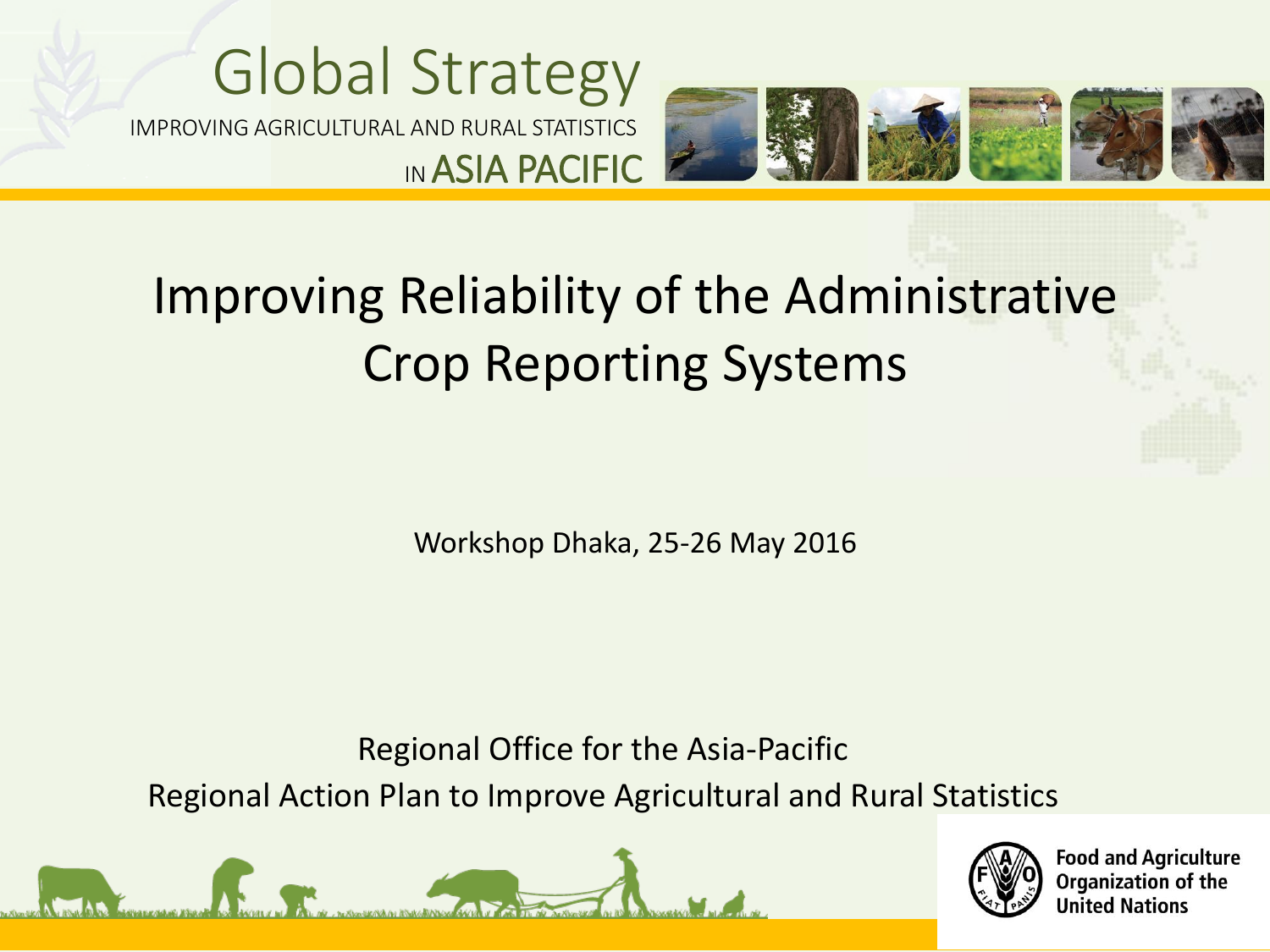## Presentation Outline

- Importance of Administrative Reporting System for M/o Agriculture and for SDG monitoring
- Global Strategy focus on ARS
- Main findings of the GS Technical Report on ARS
- ARS in Sri Lanka and Lao PDR
- Approaches to improve ARS
- Key Conclusions/Recommendations

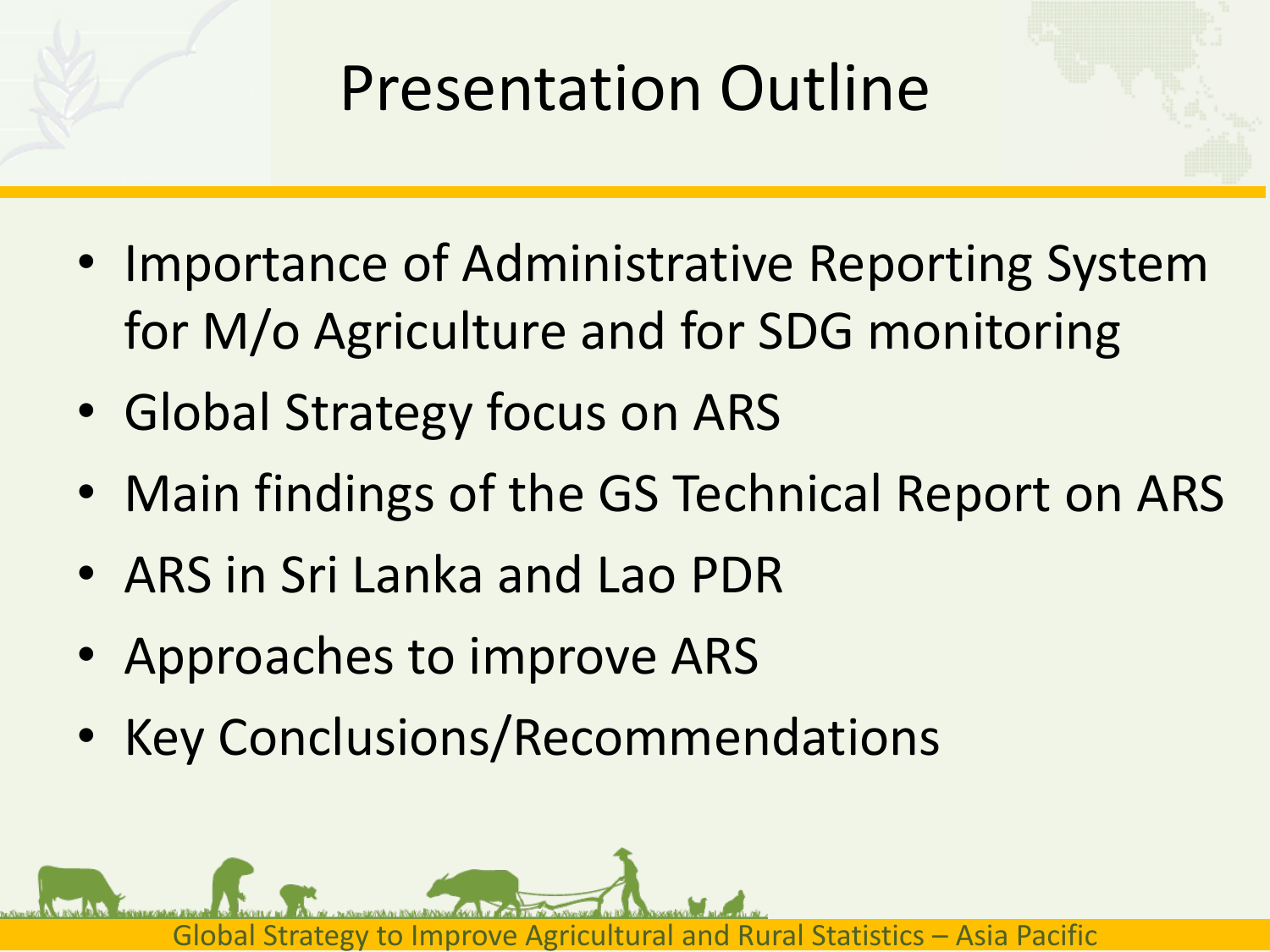# Importance of ARS

- A large number of countries depend on ARS for monitoring crop condition and livestock health
	- MOA are themselves main users and producers of data.
	- Data is available for decision making on almost real time basis
	- Simple to understand and compile with least cost.
	- The extension worker has the field knowledge to collect and report data
	- Information can be collected and/or is available for all units at the lowest administrative unit level
- SDG monitoring will require disaggregated data at lower levels. ARS is ideally suited to provide details at that level

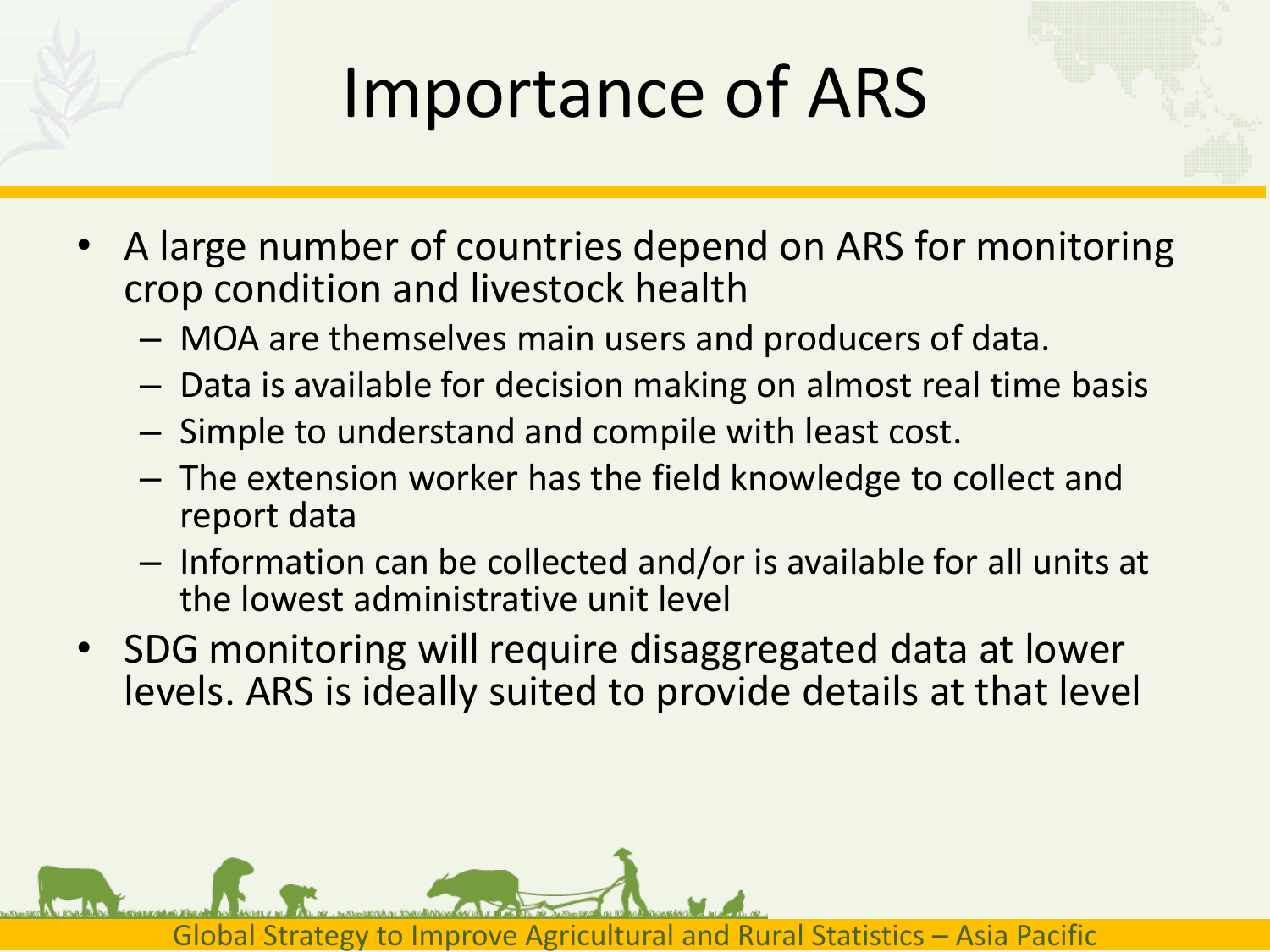# Main Issues with ARS in Agriculture sector

- Non-verifiability of data
	- Reporting agent (extension worker) and the unit for which data is collected (land holding/farmer) is not the same
- In-consistency between different sources
	- MOA and NSO both collect data on same theme in some countries
- Data availability and quality found to be declining over time due to various reasons
	- Multifarious responsibility
- Increasing mechanization leads to shorter time window for harvest and less time for organizing CCEs
- Increasing non-response impacting quality of data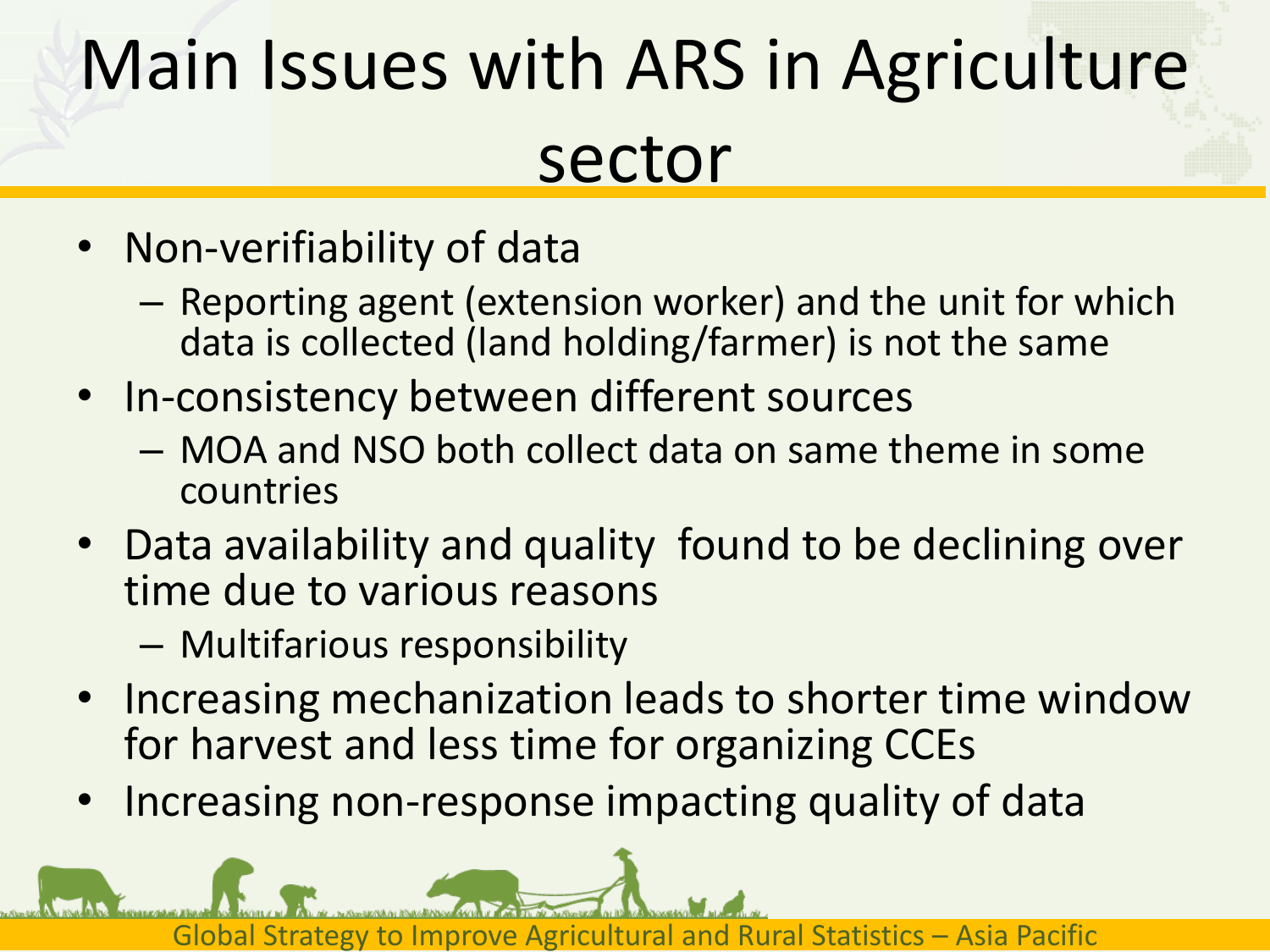### Comparison of ARS and Survey System (SS)

| <b>ARS</b>                                                                                                     | <b>Survey System</b>                                                                                                                                  |
|----------------------------------------------------------------------------------------------------------------|-------------------------------------------------------------------------------------------------------------------------------------------------------|
| ARS is relatively inexpensive                                                                                  | is expensive                                                                                                                                          |
| ARS is quick to produce results; Ex ante                                                                       | Slow to produce results: Ex post                                                                                                                      |
| Seldom available at household level; household<br>or individual level analysis not possible with<br><b>ARS</b> | Can be available at household and person level                                                                                                        |
| Errors not estimable in ARS;                                                                                   | Possible if probability sampling used; not all SS surveys<br>use probability samples; and even when they do, errors<br>not always computed/published. |
| ARS integrated with political system<br>loss of independence/objectivity,                                      | Less room for pandering, revision, "subjective<br>intervention".                                                                                      |
| Comparability and Consistency: Some LGUs<br>tend to stray from uniform standards                               | Standards, concepts and definitions set by NSS;                                                                                                       |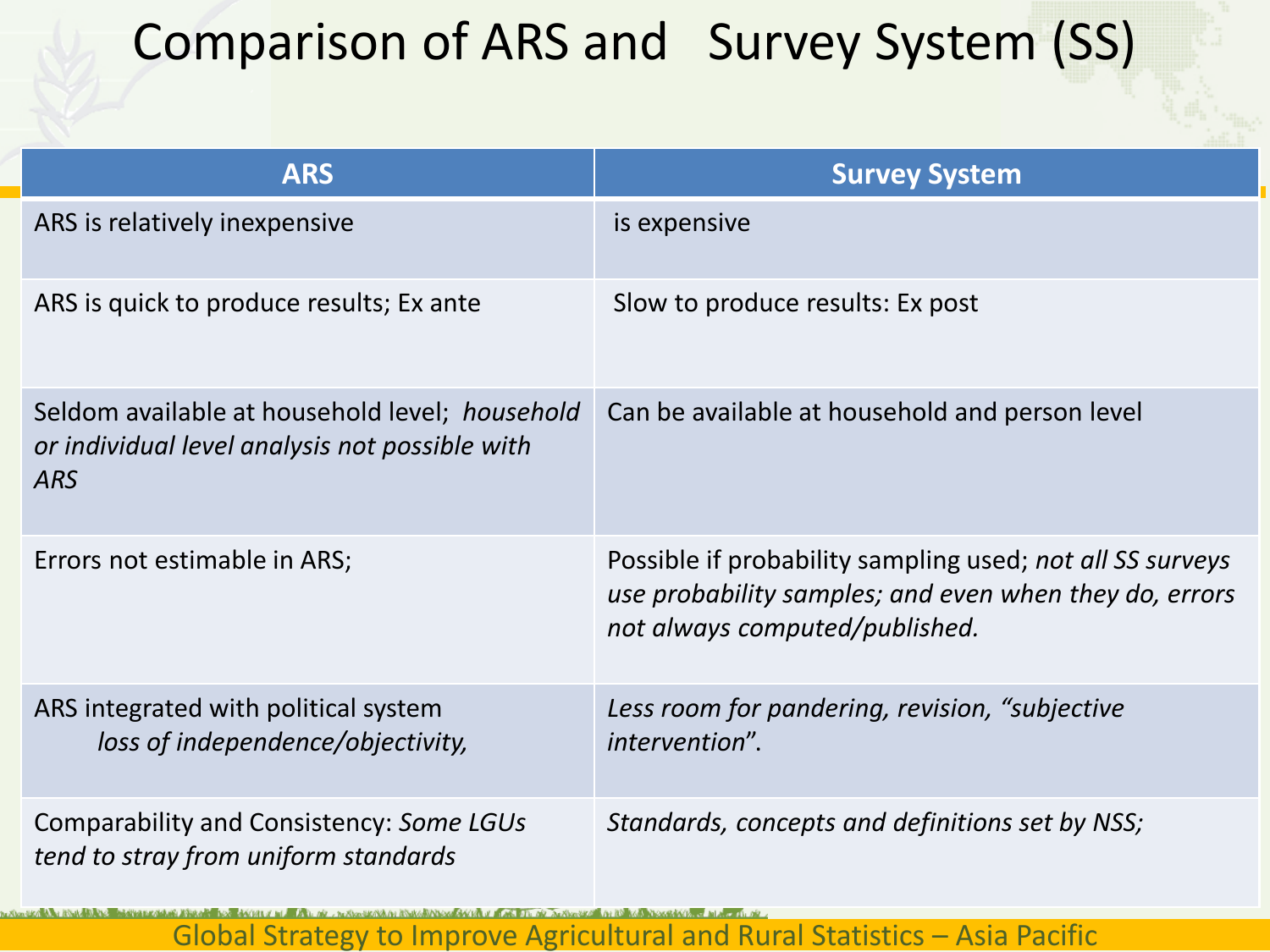## Global Strategy focus on ARS

- Given the wide spread use of ARS, GS has identified improving ARS as one of important research item at Global Level
- Work in progress on two draft reports on ARS
	- Literature Review to improve quality and use of administrative data
	- Technical Report to improve quality and use of administrative data
	- Reports to be published by Sep 2016
- Main Conclusions
	- In developing countries, major issue is quality ( subjective data collection when reporting against the program targets)
	- In developed countries, ARS data quality is good and many countries moving from SS approach to use of ARS (Denmark, Finland –Register based censuses)
	- Benefits from ARS are not automatic and strategies may be needed to handle challenges of definition of units, classification and coding systems etc
	- Purpose underlying administrative source may differ from the purpose of statistical agency leading to under coverage in some aspects
	- Given the limited budget for sample surveys, pressure on NSOs to use nonstatistical sources of data (ARS, Big data, satellite data)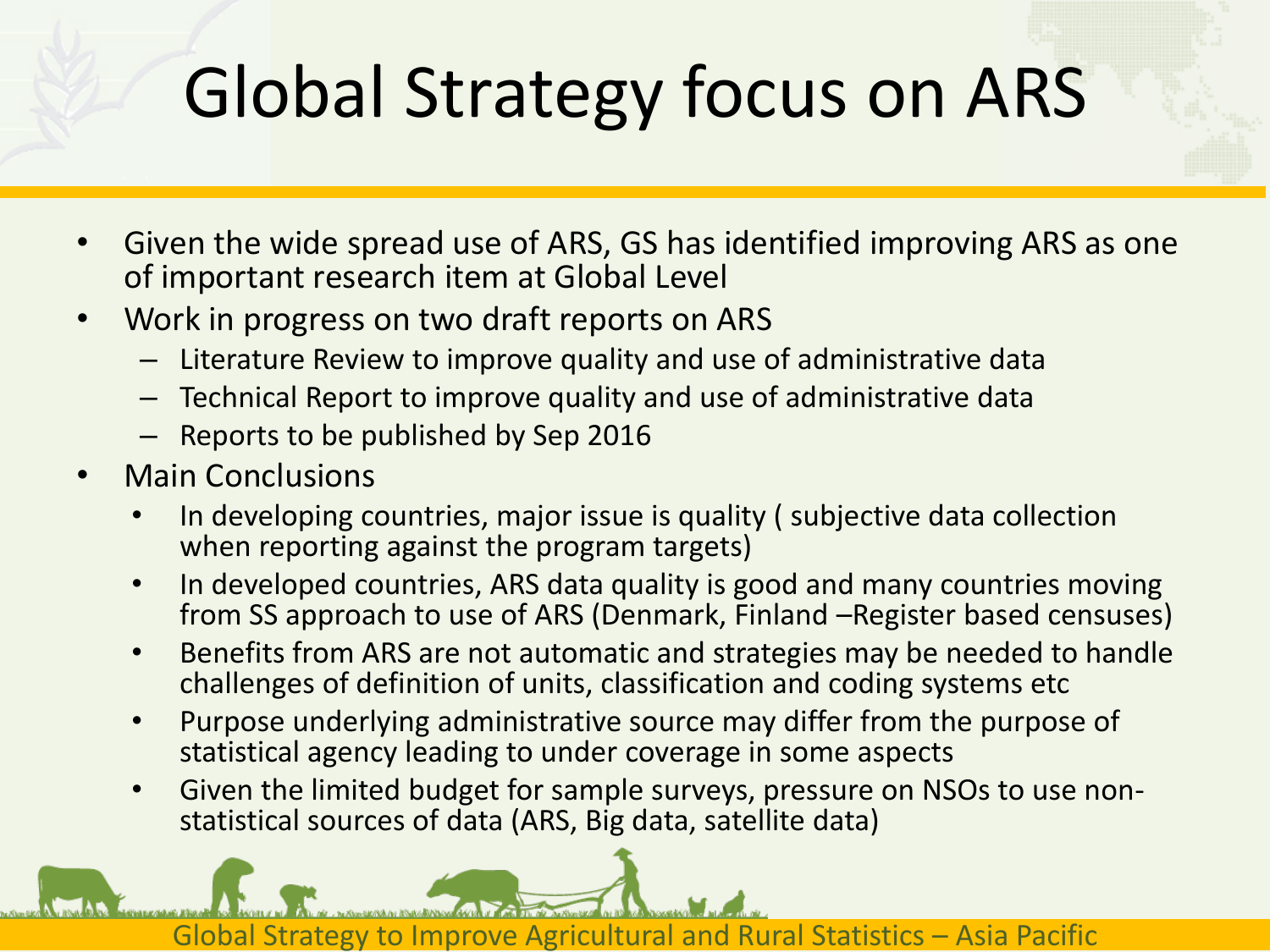## Improving ARS of Lao PDR

#### **Issues**

- Village headman responsible for reporting data . No documentation exists on operational data collection procedures.
- Some times data is reported informally at weekly commune meetings
- Potential biases in the data reported because of administrative factors;

#### **Strategy**

- Instructions Manual for the village head on how to collect/report data and coordination with other data collection/reporting activities
- Need to systematize the data collection and preparing of documentation
	- on how the system operates,
	- what data are to be collected/reported,
	- the use of standard questionnaires and statistical reporting forms;
	- a timetable for data collection and reporting, and
	- the responsibilities of the various parties involved in the reporting operation;
- the need for statistical concepts to be defined and applied in the data reporting operation;
- improving the transmission of data from one level to the next;
- Suggesting mechanisms to control and supervise the data reporting at all levels;

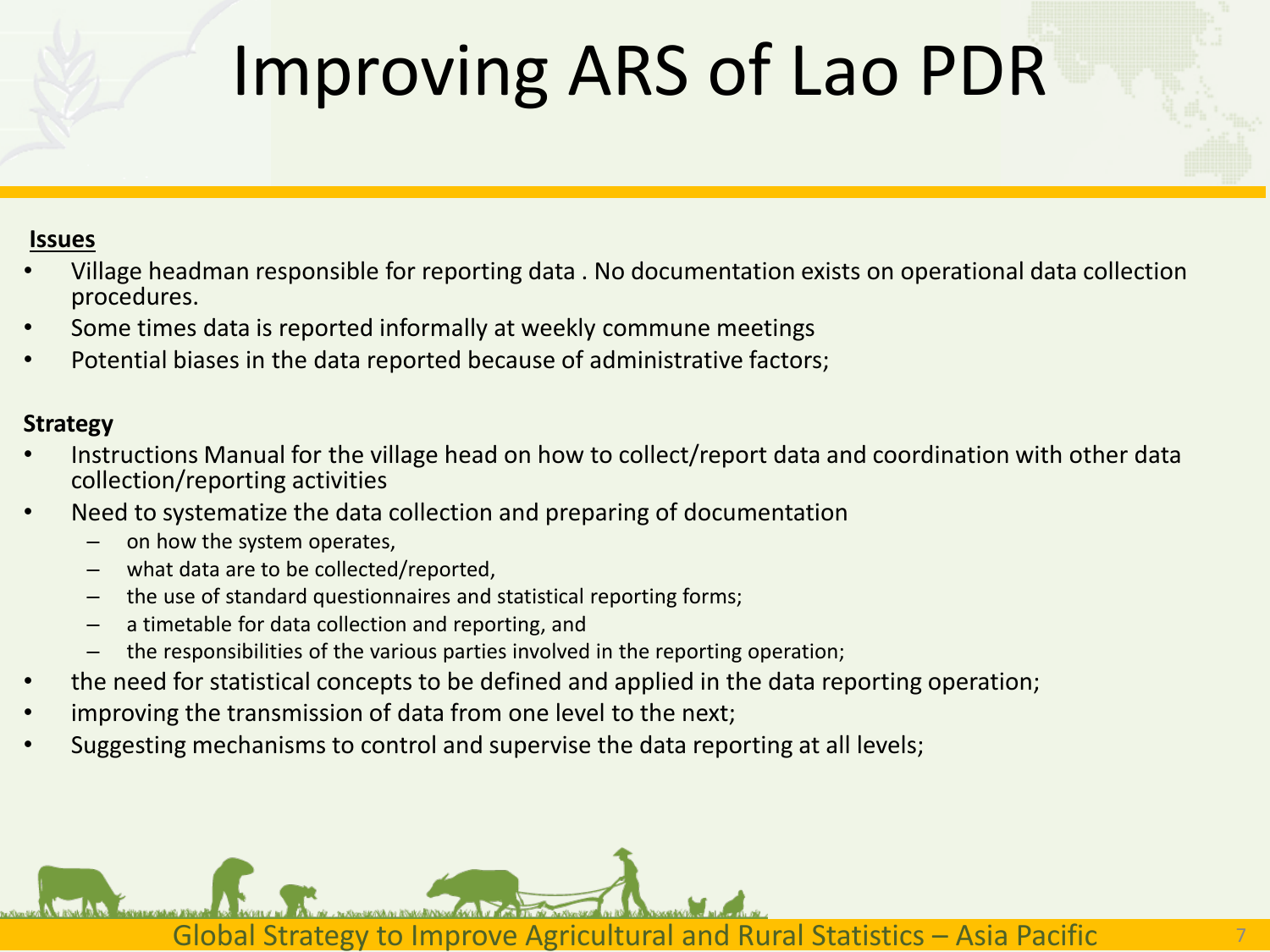### Two pronged Approach for Improving ARS of Lao PDR

- Improving Operation procedures (Global Strategy)
	- Evaluate and document existing procedures.
	- Develop and document improved administrative reporting methodologies
	- Train staff in a pilot district.
	- Implement new system in pilot district
- Use audit Sampling to generate national and provincial estimates (ADB)
	- Conduct an audit survey (in about 10% sample villages)which is similar to post enumeration surveys for evaluating measurements surveys in complete enumeration process
	- Apply uniform concepts and definitions
	- Design and implement a standard questionnaire
	- Training of respondents and key informants in sampled villages
	- Comparative analysis of ARS and Audit survey results

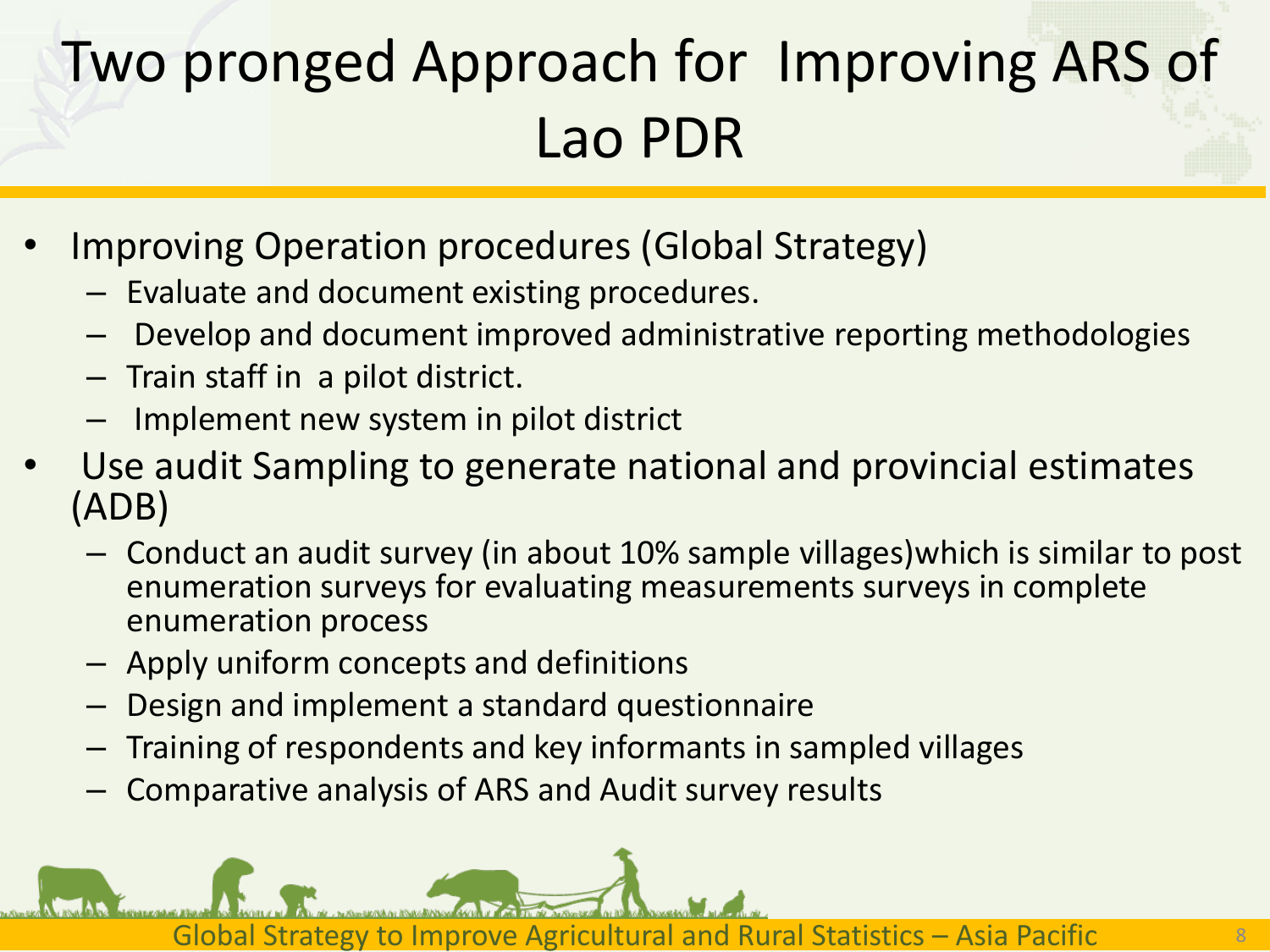### Improving ARS through Audit Sampling

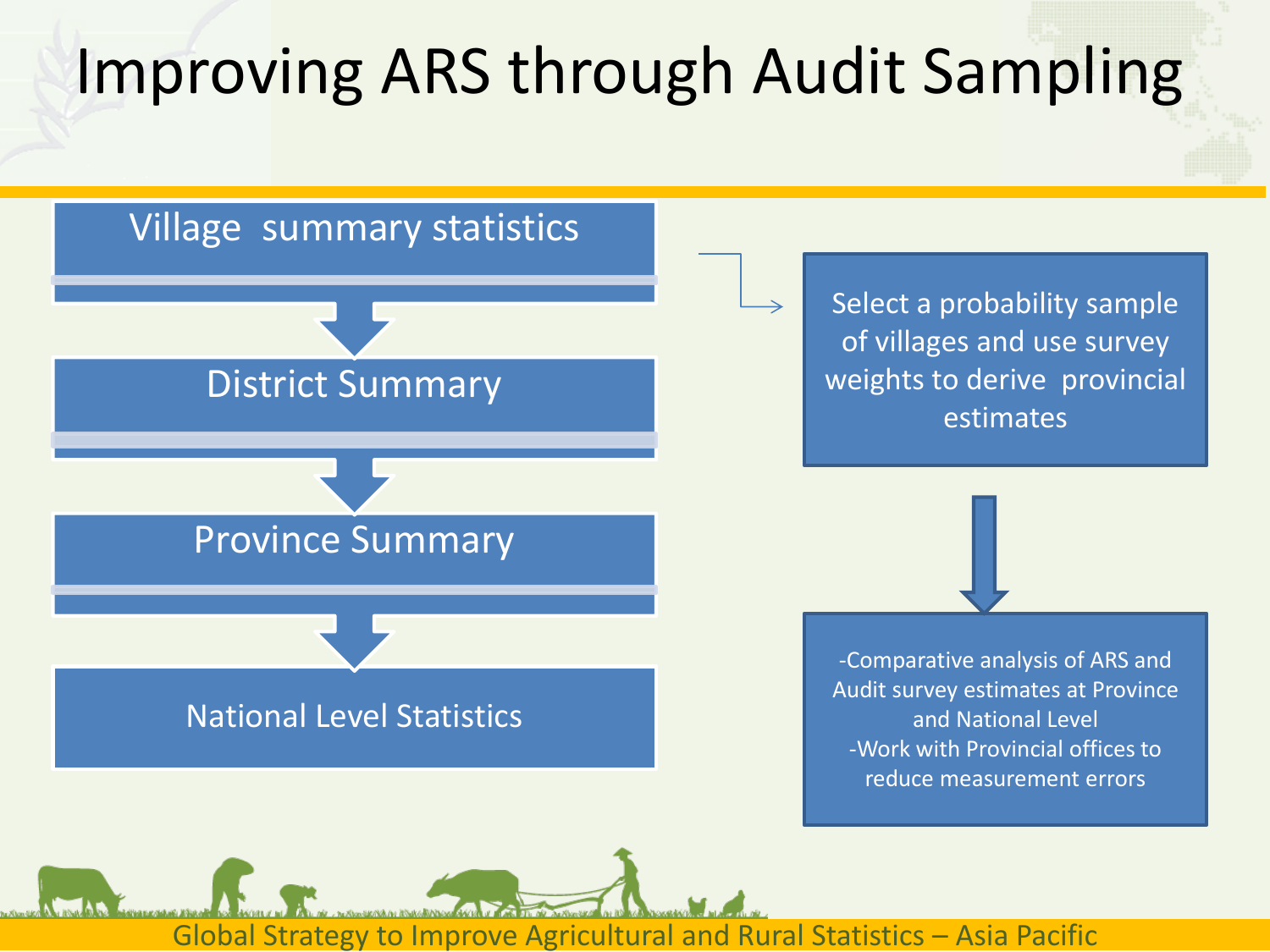### Improving ARS in Sri Lanka: Issues

### • Coordination Issues

- Agricultural Research and Production Assistants (ARPAs) under M/o Agrarian Development report crop and livestock statistics.
- There are 3 agencies involved with crop statistics (MOA, NSO and M/o Agrarian Development). There are issues of coordination between agencies at sub-national and national level
- Quality of data is unknown
- For livestock, two agencies responsible (NSO and Department of Animal Production and Health)and there are issues of conflicting livestock statistics
- Methodological Issues
	- Separate data collection system for rice and other crops
	- Data is based on the observation of field staff and discussion with farmers but no objective measurements are taken.
	- Often land records on the area cultivated are not available with farmers.
	- For rice crop, separate listing of farmers to compile are planted to rice. Chances of over reporting due to subsidy element
	- For other crops, a booklet is maintained which is updated by ARPA based on his own subjective assessment on crop area coverage (about 60 crops) and livestock numbers.
	- No methodology prescribed for data collection
	- Crop cuts for yield estimation done only for rice crop.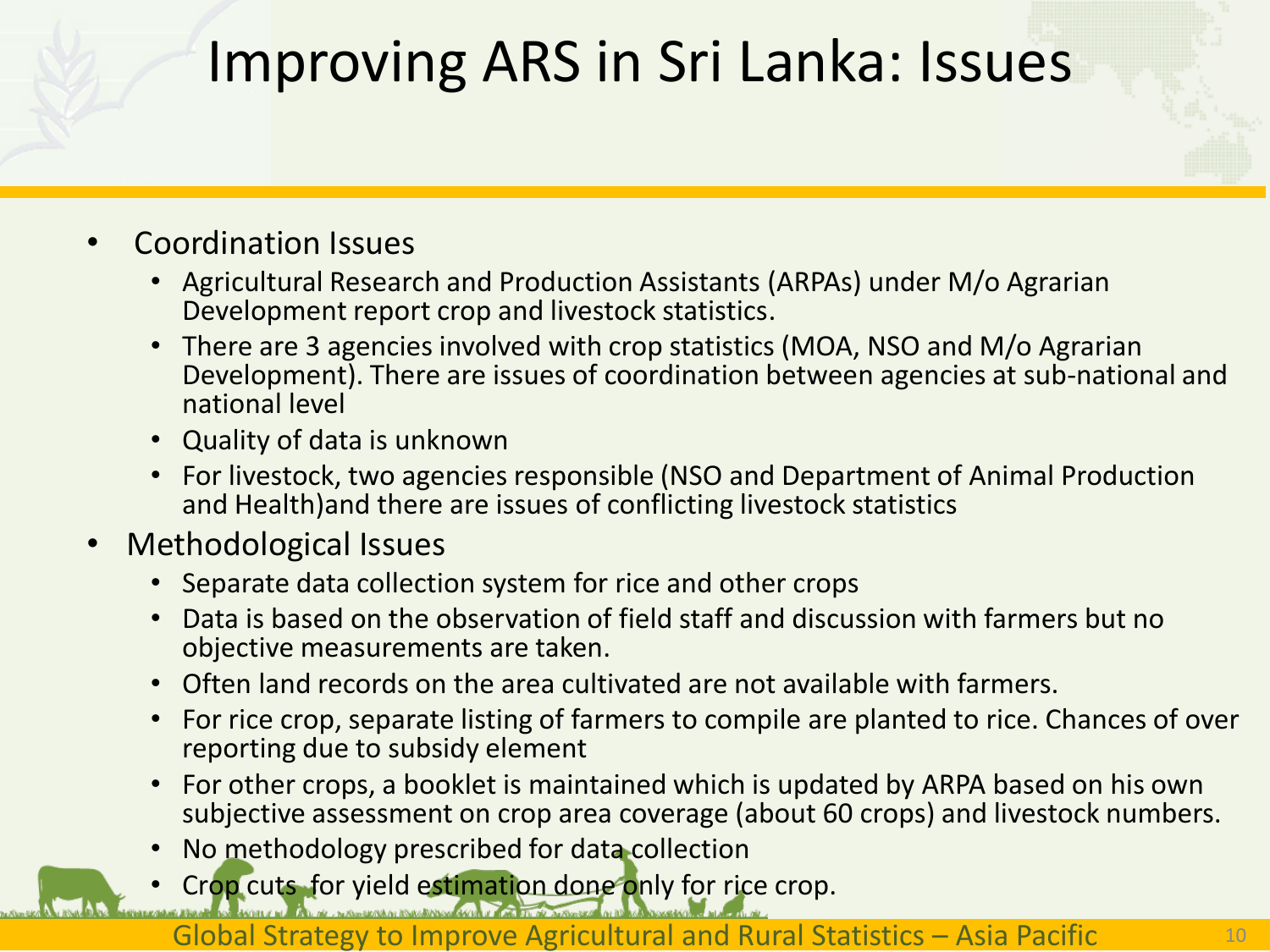# Global Strategy Approach for the ARS in Sri Lanka

- Two Pilot Surveys in progress
- Methodological Improvements on Rice crop methodology
	- Review the number of CCEs vis a vis Standard errors achieved and suggest optimal sample size
	- Use of sample surveys to estimate rice area coverage and using GPS technology
	- Mechanization leading to loss of CCEs. Alternative methods such as Farmer's recall, farmer's assessment, whole field harvest being explored
- Developing methodology for Highland crops (Maize, Big Onion, Potato and green Chillies)
	- Sample surveys approach proposed for area estimation in a sample of 20% villages. In 5 years all villages to be covered
	- Limited number of CCEs proposed for these crops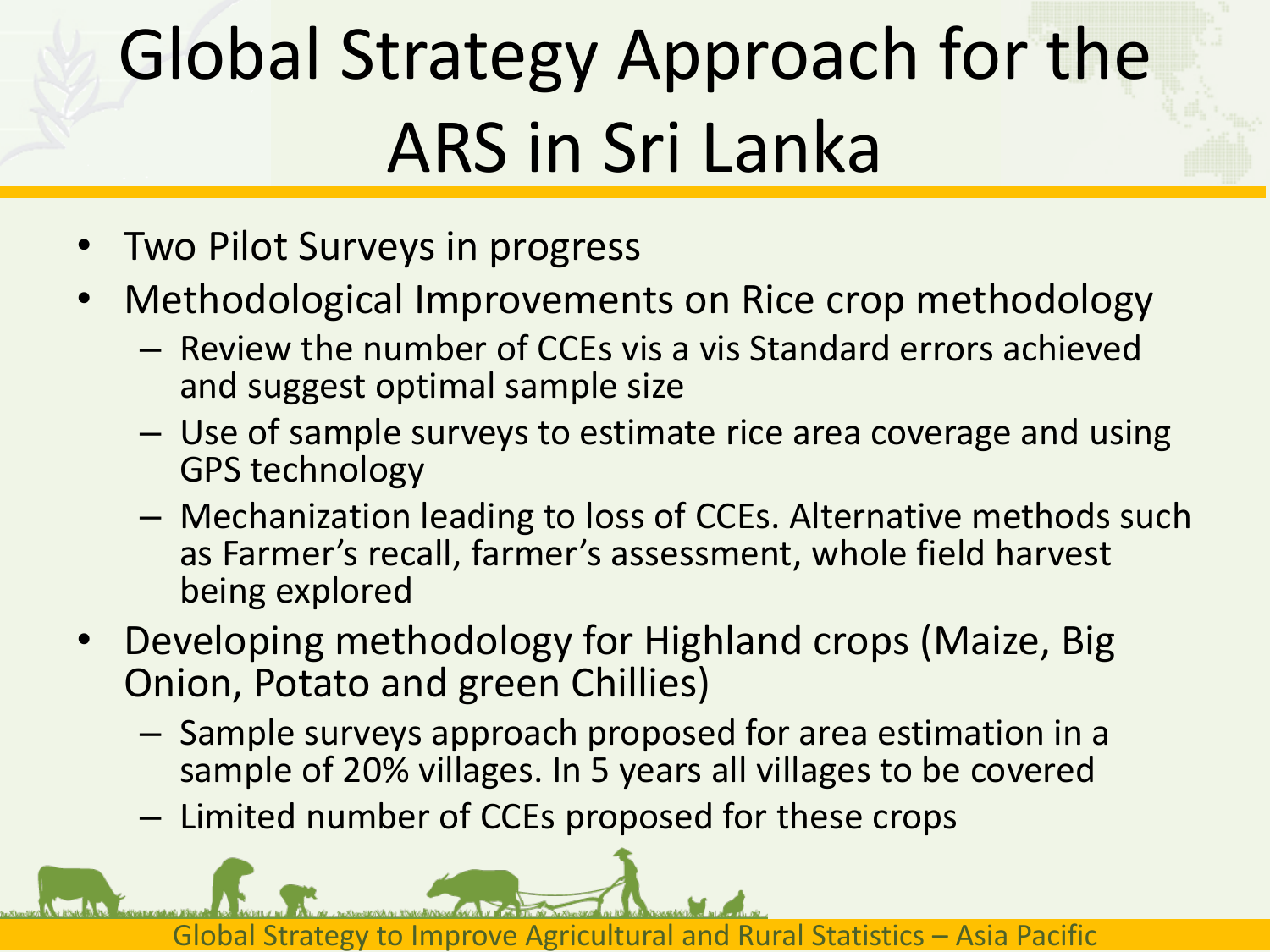### Way forward

- Global Strategy recognizes the issues impacting ARS and is working to develop approaches for improving and strengthening ARS
- Countries also recognize the problem and are willing to invest in improving this data source
- Increasing use of alternative independent sources for validating ARS data such as satellite imagery, crop forecasting, agro-met modelling
- Digitization of Land records (sampling framers) could enhance the quality of data from ARS as area figures will become more precise
- Use of small area methods to improve the precision of lower level estimates from ARS (conditions apply)